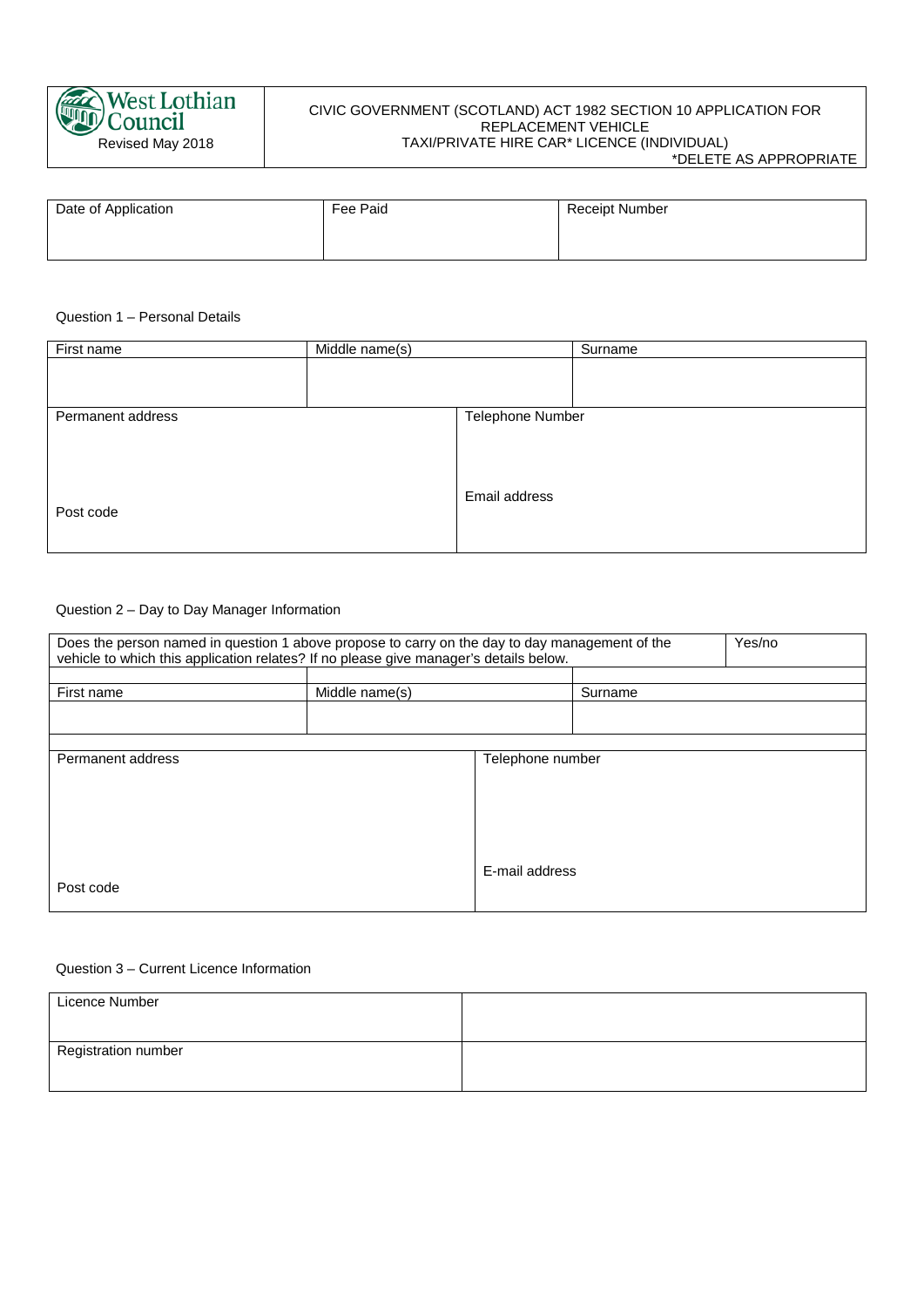#### Question 4 – New Vehicle Information

When offered a test date the vehicle to be inspected must either be one noted on the Council's approved list of taxis or if the vehicle is to be licensed as a private hire car (PHC), meet the criteria as detailed in the notes for guidance attached to this form.

| Registration number                                                                                                                          |  |
|----------------------------------------------------------------------------------------------------------------------------------------------|--|
| Make                                                                                                                                         |  |
| Model                                                                                                                                        |  |
| Colour                                                                                                                                       |  |
| Number of doors                                                                                                                              |  |
| Engine capacity                                                                                                                              |  |
| Address where vehicle normally kept                                                                                                          |  |
| Number of passenger seats (for PHCs the vehicle must either have<br>exactly four passenger seats or eight if it is a passenger lift vehicle) |  |
| If applicable, the name of the booking office or phone number where<br>bookings for this vehicle be accepted                                 |  |

### DECLARATION BY APPLICANT

I declare that the particulars given by me on this form are correct to the best of my knowledge and belief and the application can be signed by either the applicant or day to day manager.

| Date | Name of applicant or day to day manager         |  |
|------|-------------------------------------------------|--|
|      | Signature of applicant or day to day<br>manager |  |

#### Privacy Statement – Data Protection

All personal information that you supply will be used to process your application in accordance with data protection law and the Civic Government (Scotland) Act 1982. In terms of the 1982 Act we are required to share this information with the following bodies:-

- Police Scotland; and where the licensed activity takes place within premises,
- the Scottish Fire and Rescue Service or other enforcing authority under Part 3 of the Fire (Scotland) Act 2005

We are required by law to protect the public funds we administer. Therefore in line with the National Fraud Initiative (NFI) we may also share your information with other bodies responsible for auditing or administering public funds in order to prevent and detect fraud.

Some of the information provided by you on this form will be held on a register which is available for inspection by members of the public.

Further information about how we handle your personal information, including how long we retain the information, information about the NFI and how you can complain about our handling of yourinformation, is available in our Privacy Notice which can be found on the Licensing Team's webpage [https://www.westlothian.gov.uk/licensing.](https://www.westlothian.gov.uk/licensing) A copy of our Privacy Notice is available on request by contacting the Licensing Team, email[: licensingservices@westlothian.gov.uk,](mailto:licensingservices@westlothian.gov.uk) telephone: 01506 281632.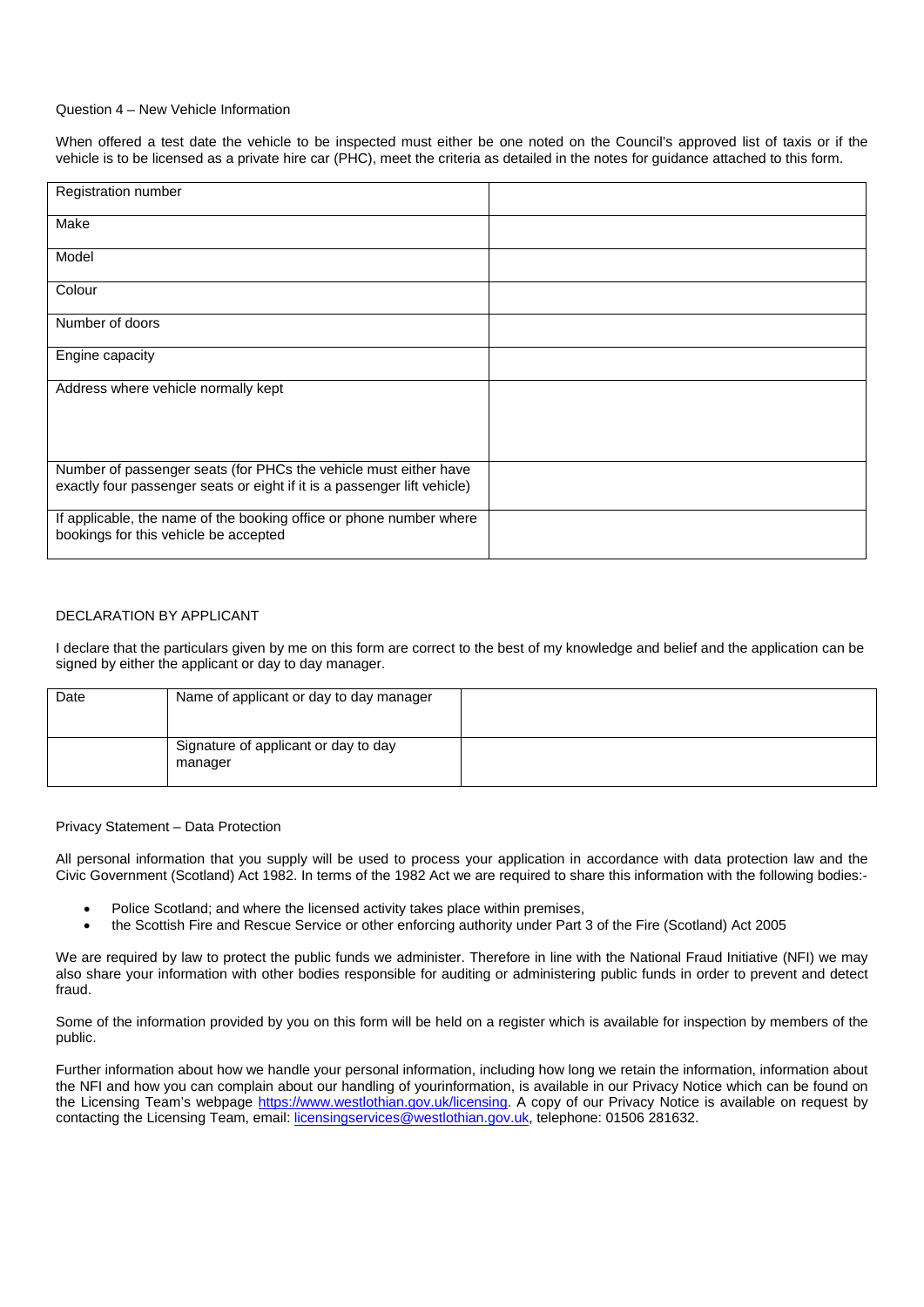## **Guidance Notes In Relation To Applications for Replacement Vehicles**

- 1. Once the application has been completed it should be submitted at the payments office at Arrochar, House, Almondvale Boulevard, Livingston along with the appropriate fee, Details of the current licensing fees can be found on the Council's website – [www.westlothian.gov.uk](http://www.westlothian.gov.uk/) Applications will not be processed unless the correct fee has been received.
- 2. Once your application has been lodged you should contact the Taxi Examination Centre (TEC) who will make arrangements to arrange a test date for the vehicle and once the vehicle is tested and issued with a certificate of compliance the TEC will issue new plates and an amended licence will be posted out to the address of the licence holder.
- 3. When attending at the TEC you should produce any documents requested by them and also take along a copy of your receipt – failure to provide any documents requested may result in the test being cancelled.

The approved list of taxis and criteria for private hire vehicles is listed below -

## **Taxis**

The approved vehicles are as follows;

Peugeot E7 (short wheel base)

Peugeot E7 (long body - wheelbase 3122mm body length 5135mm) Fiat Scudo (short and long wheelbase) Fiat Scudo Panel/Window Van (wheelbase 3000mm and 3122mm body length 4805mm and 5135mm) Fiat Scudo Panel/Window Van (manufactured before 2007 registration date) Fiat TW200 (short or long wheel base model only) Fiat Ducato 3000mm and 3450mm wheelbase panel van/window van Citroen Dispatch (short and long wheelbase 3000mm and 3122mm) (body length 4805mm and 5135mm) Citroen Dispatch Panel/Window Van (manufactured before 2007 registration date) Citroen Relay 3000mm and 3450 wheelbase panel van/window van Peugeot Expert MK 3 (short and long body) (wheelbase 3000mm and 3122 mm body length 4805mm and 5135mm) Peugeot Expert Classic Panel/Window Van MK2 (manufactured before 2007 registration date) Ford Transit (short wheel base model only) Vauxhall Movano and Vauxhall Vivaro (short wheel base model only) Volkswagen Transporter and Volkswagen Caravelle (short wheel base model only) Mercedes M8 (medium wheel base model only) Mercedes Vito 4748mm wheelbase 2148cc 116hp LTI TX2 M5, LTI TX2 A5, LTI TX4 M5 and LTI TX4 A5 Renault Traffic (short wheel base model only) Ford ProCab

The accessibility standard/conditions of fitness require that all taxis must have the following features installed to the satisfaction of the Cab Inspector;

- side loading access (for safety reasons all side loading vehicles must have an illuminated "doors opening" sign)
- wheelchair access by means of suitable ramps
- hi-visibility interior features (must be permanent and fixed rather than removable seat covers)
- interior grab rails
- a step (must be retractable)
- a hearing loop system
- auto door locks which operate when the vehicle is moving
- be fitted with a bulkhead and tip up seats

The plates from your current vehicle must be taken to the TEC when your new vehicle is tested. The new plates cannot be issued until the existing plates are surrendered.

You should note that the taxi must comply with the taxi licence conditions and the conditions of fitness for taxis as specified in the hire car conditions. More information is available fro[m https://www.westlothian.gov.uk/article/3184/Taxi-Vehicle-Licences.](https://www.westlothian.gov.uk/article/3184/Taxi-Vehicle-Licences)

## **Private Hire Cars (PHCs)**

A private hire car is defined in Section 23 of the Civic Government (Act) 1982 as a motor vehicle with a driver (other than a public service vehicle) which is available for hire by the public for profit which is not a taxi within the definition of Section 23. A private hire car must be pre-booked and must not use a taxi stance (rank) and must not be hailed in the street. A private hire car licence is required for the operation of a private hire car.

The criteria for private hire cars in West Lothian are as follows;

Type 1 PHC - a saloon or saloon derivative vehicle (such as an estate model based on a saloon vehicle); or Type 2 PHC - a vehicle fitted with a passenger lift which is based on a different model of vehicle from those vehicle types listed on the approved list for taxis

and must comply with the following specification -